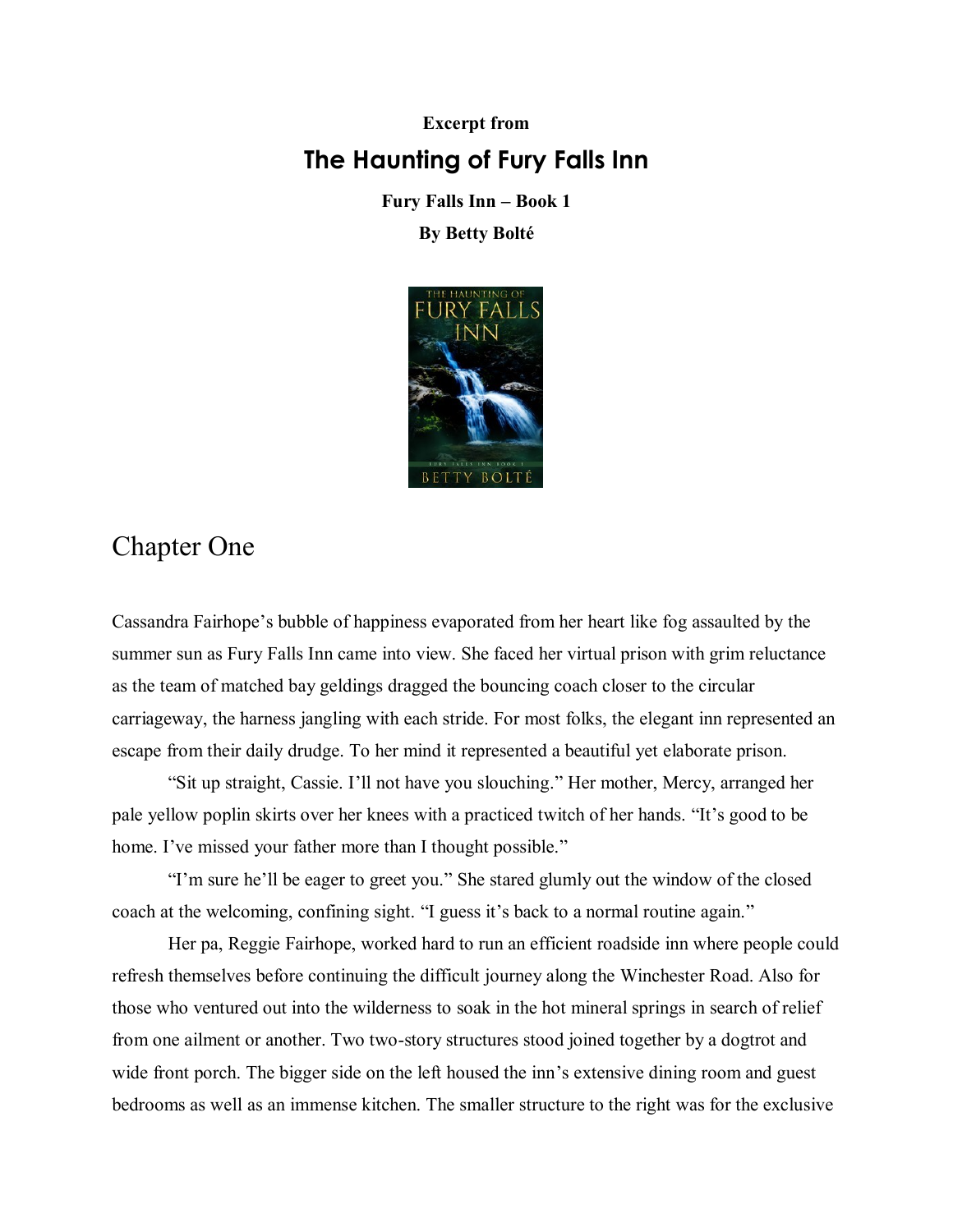use of the family, with a private dining room, sitting area, and his office. The family bedrooms along with those for key employees were safely tucked upstairs for privacy. She'd grown up amongst strangers and supposed she'd die among them as well.

"I'd think you'd be glad to settle back to your usual chores." Mercy glanced at her with a question in her aqua eyes. "You've always said you enjoy working in the garden and helping Sheridan transform the produce into delicious meals."

"I do, Ma, but I relished the faster pace of Nashville." She gripped the edge of her seat to avoid bouncing off after a particularly nasty jolt. "I'll miss the boutiques and restaurants with all their variety. The excitement and energy."

Road improvements had been made to the lane leading to the inn. Including widening the winding trail to six feet, but weather often turned the dusty, hard-packed dirt road into a bootswallowing, wheel-snaring quagmire. Add in the low mountains and difficult terrain where horses and oxen had difficulty traversing the roads between the town of Huntsville, Alabama, and the more established city of Winchester, Tennessee, to its northeast. Reggie had dragged the family away from Montgomery in central Alabama several years before statehood was granted. He wanted to take advantage of the prospective growth in the northern part of the territory and so they'd moved. But, oh, how she wished they'd stayed in the bigger city where she had friends and opportunities. Instead of being buried out in the wilds of the state for the past six years. Visiting the fancy boutiques and salons in Nashville only deepened her need to escape.

For years she'd searched her mind for viable means of leaving like her brothers. Finding some way which her parents would approve for her to provide for herself. Her pa's standing in the community meant she had few options. Indeed, her ma had informed her of the one and only acceptable answer. She chewed her bottom lip for a moment, turning away so her ma didn't see. She had no other choice for the time being but to slip back into the mindless repetition. She swiveled her head around to address her ma. "I'll be ready to pitch in after I take my purchases up to my room. Don't fret."

Mercy nodded as she looked past Cassie out the open window. Cassie also turned to stare out the window. Horses stood hitched and dozing, tails gently swishing, at the rail in front of the inn. The dogs lay curled under the shade trees. Chickens pecked in the dusty grass. Cows grazed in the distance. The air shimmered above the dusty carriageway, the summer beginning with another heat wave. How very pastoral. She sighed silently so as not to reveal even a hint of her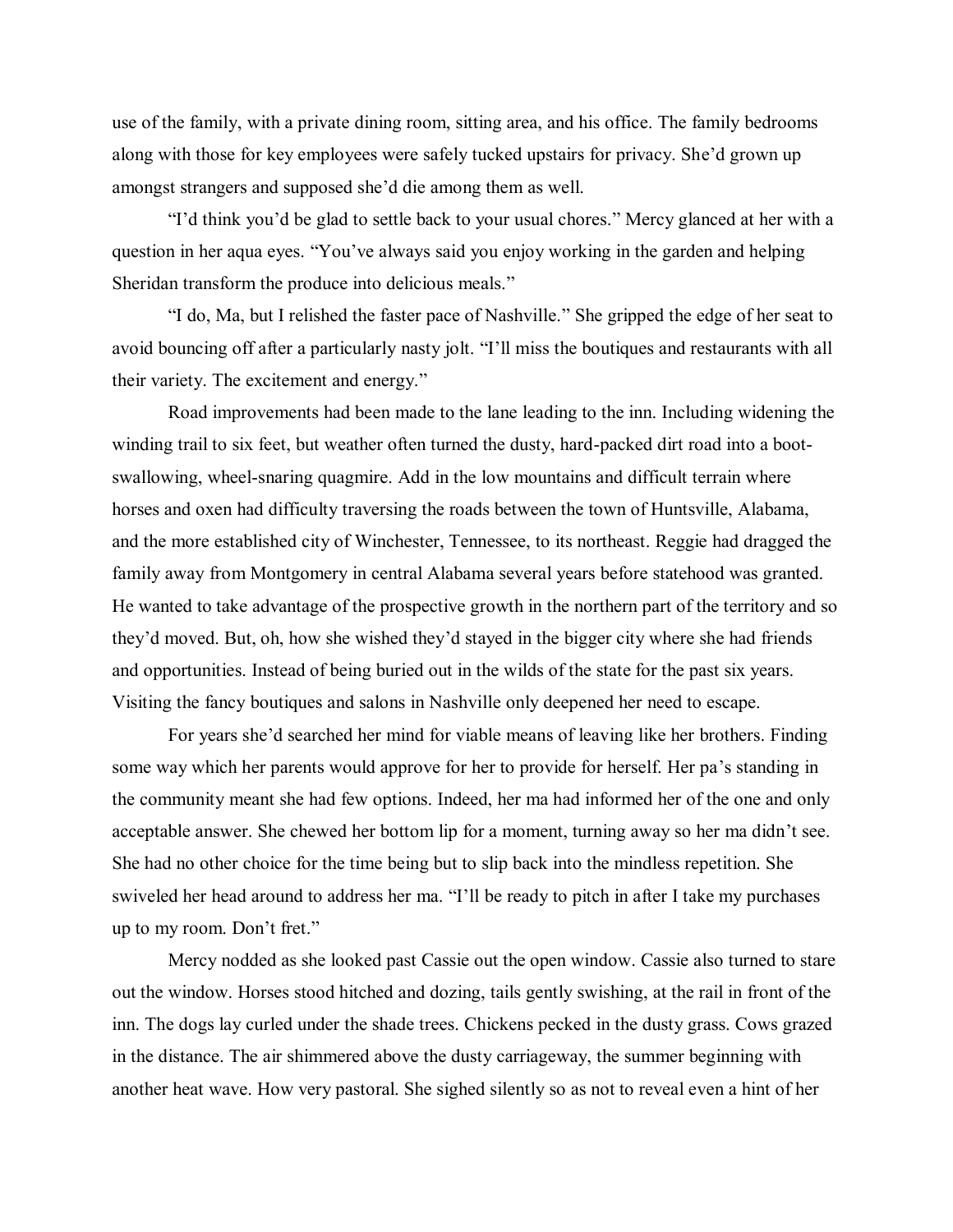dissatisfaction to her ma.

Mercy gathered her purse from the seat between them. "I understand, but we must make the best of the situation. Pa will expect us to support his decisions whether we agree or not. I'll not hear of any complaining, you hear me?"

"Yes'm." Cassie retrieved her flower print reticule and clutched the soft fabric between both hands on her lap.

The driver, a silent and brooding middle-aged man with a thick beard and mustache, halted the carriage in front of the stone steps leading up to the immense porch jutting from the front of the inn.

The four hunting dogs announced their arrival, trotting out from the shade and circling the dusty carriage, barking and sniffing. The snuffling and woofing brought a grin to her tense mouth. Two black retrievers, Beau and Pickles, cozied up to the horses. Red, a golden retriever, came to the side door to wag his tale at Cassie. Cocoa, the smaller tawny-and-white spaniel, stayed a few yards away from the creaking coach, tongue lolling and long silky ears alert. She couldn't wait to be able to pet them again. She smiled at them and then let her gaze travel over the front of the building with its glass windows flanked by shutters and brick walls.

A pair of pinewood rocking chairs with dark green cushions flanked a round table to the left of the double doors leading into the inn, an inviting and cozy place to sit and watch the continuous foot and vehicle traffic flow past the inn. Or perhaps to sew. Or read as time permitted. A favorite, if rare, pastime.

The driver jumped to the dusty ground and opened the creaky door to hand the two ladies down out of the vehicle. The footman was a young clean-shaven fool who tipped the brim of his floppy hat and grinned at her at every turn. He dropped the several hat and dress boxes along with a number of string-tied parcels to the driver, who carried them on bowed legs to the porch and piled them up. She cringed, hoping her pa didn't stumble over the collection. He'd berate the men for putting the coveted boxes where guests could trip over them. Cassie watched the two men finish their task and then cluck to the horses to urge them into a walk toward the stable.

"Would you look at that." Mercy huffed out a frustrated blast of air through her nostrils. "I've told him to turn out the pigs to fend for themselves. Lazy, good-for-nothing boy."

A half-dozen milk cows grazed in a post-and-rail-fenced paddock nestled between the back of the good-sized barn and the towering primeval forest surrounding the clearing. A pair of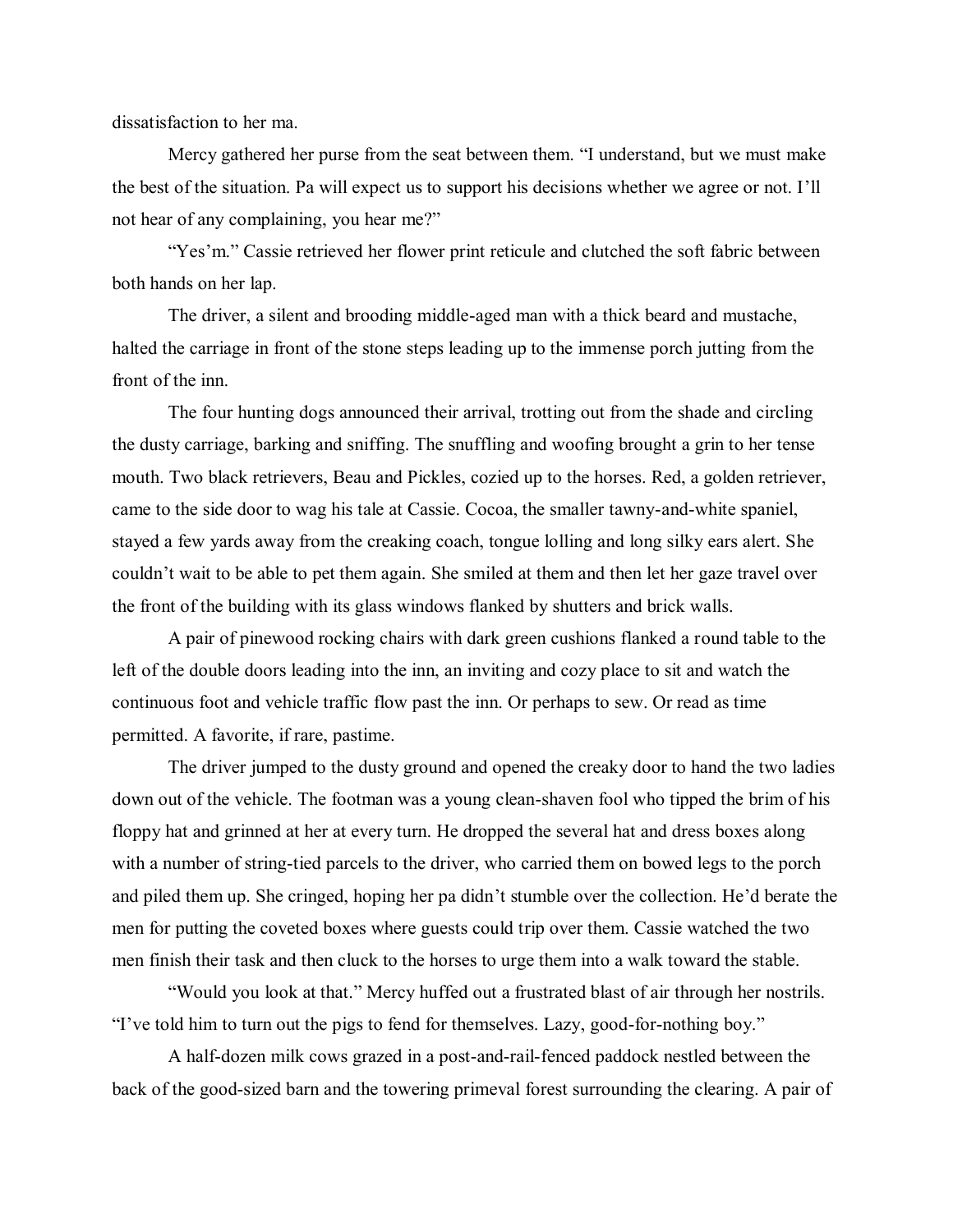milk goats kept the cows company. Next to the corral, a sturdy pig sty provided shelter for the herd of swine, the ones who usually roamed freely in search of food as well as mud to keep cool and protected from biting flies. A couple of men worked at replacing a wagon wheel within the shade of the carriage house. The boy in question, a thirteen-year-old tow-headed neighbor kid with a tendency to disappear when needed, poked his head out of the stable, blinked his eyes at the newly arrived coach, and then promptly ducked back inside.

Mercy muttered something under her breath. Shaking her head, she shooed Cassie toward the steps. "Go on in, girl, while I have a word with that idiot." Mercy gathered her skirts in one fist and marched toward the stable.

"Better him than me," Cassie muttered.

She snatched up a couple of parcels and sashayed through the open heavy wood and glass door into the cooler interior. Her pa likely kept busy in the inn side of the structure. He'd want to know they'd returned. She scanned the foyer, wiped her damp forehead with the back of her hand, all while noting with relief the glistening tables boasting lanterns with glass globes waiting to be lit at dusk. Cheery daffodils and jonquils greeted her in vases on either side of the foyer, adding a touch of floral scent to the air. Hannah, an often overly flirty server and all around helper, had thankfully taken on Cassie's chores while she'd been away picking and choosing new clothes. She stacked her boxes, filled with lovely dresses, flattering undergarments, and fashionable hats, at the right side of the foyer by the door leading to the family's side.

"Pa?" Cassie moved toward the dining room, where voices murmured over their noon meals.

She hesitated in the wide doorway, searching for Pa's short-cropped, black hair and saltand-pepper beard. Several groups of men along with a family occupied various white-clothed square tables, applying spoons to large bowls of either soup or stew, depending on cook Sheridan Drake's mood and the available ingredients. But no sign of her father. She crossed to the kitchen and pushed open the swinging door to hurry inside.

The large room remained her favorite of all the spaces in the inn. She inhaled the mouthwatering aroma of baking bread and smiled with pleasure. Her pa had built the kitchen specially with stone floors and walls to reduce the chance of fire destroying the entire building. An immense cooking fireplace allowed for multiple hanging pots and kettles to simmer at the same time. A hinged spit had been cleverly hung to one side so that Sheridan could spit a piece of meat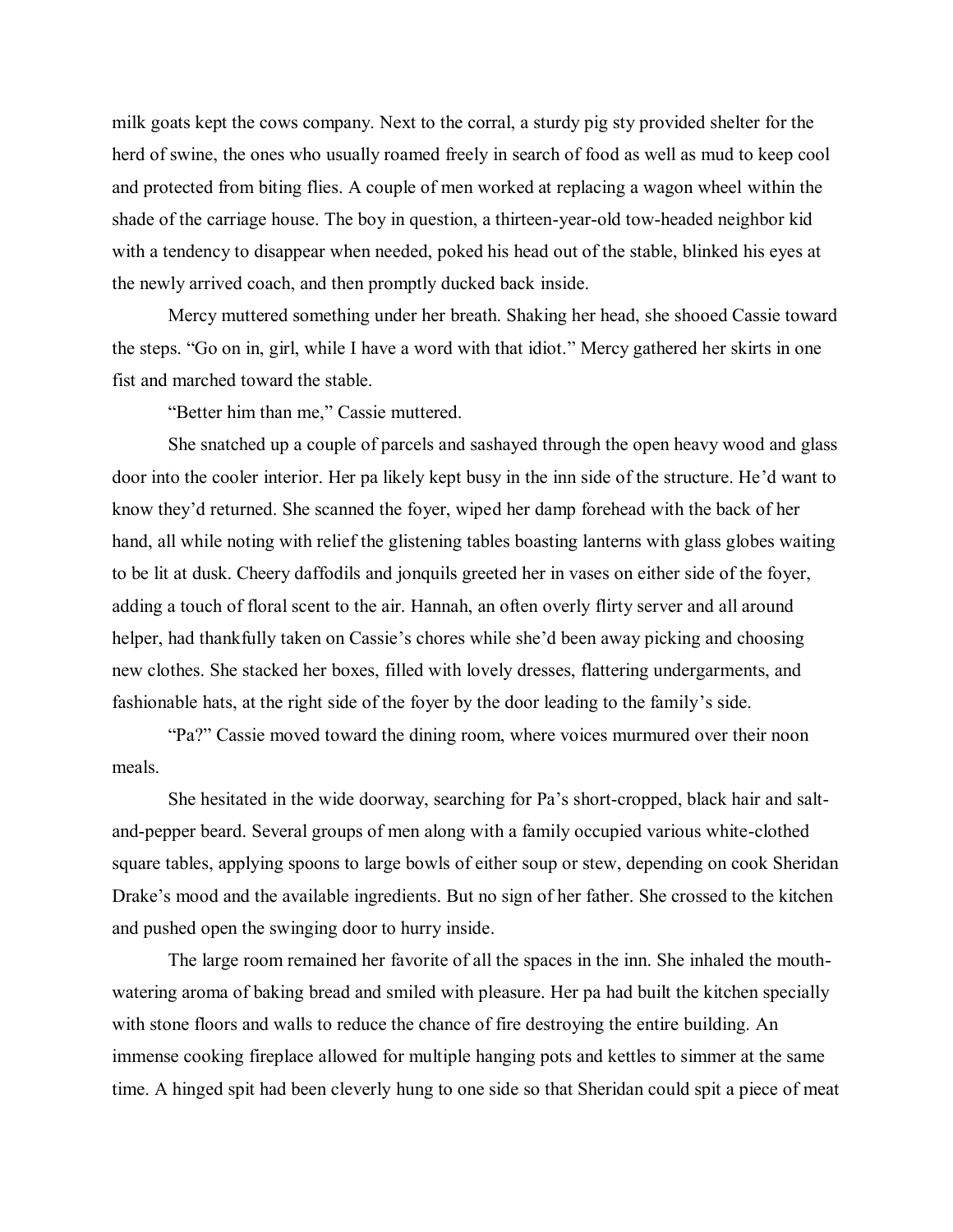and then hook it up to a device which slowly rotated near the heat of the fire, cooking the meat evenly on all sides as it spun beside the open flames. Bunches of dried herbs hung on strings stretching from the window to the corner of the room, waiting to be included in the cook's recipes.

Two older women, the Marple sisters, chopped and stirred at a table along the left wall, glancing at her with a nod of acknowledgement before turning back to their tasks. She spotted Sheridan laboring over a plucked chicken on a wooden board on the sturdy work table in the center of the room.

Of medium height with strong, sinewy arms, the black man made her smile with pleasure. She often wondered where he came from but he kept his personal life strictly to himself. He constantly hummed or sang while he worked, some folksy tunes as well as spirituals, giving the kitchen a feeling of humor and happiness the rest of the inn missed out on.

"Sheridan, where's Pa?" She glanced around the bustling kitchen, the heart of the inn, where the freeman performed some kind of magic to produce the variety of meats and stews and desserts that drew customers from miles around.

"He's gone, miss." His golden eyes glanced at her and then focused on the fowl he was dressing for the spit. "Went off to Savannah or somewhere."

A chill swept through Cassie at the news. Her beloved father was a fixture of the inn, one of the supporting pillars. He wouldn't leave unless some emergency forced him to. "Why?"

Sheridan shrugged and continued seasoning the bird. "Can't say. He didn't entrust me with such im-por-tant information."

Cassie speared him with a pointed stare. His tone revealed hurt feelings. He rarely reacted to her father's actions and decisions but this one seemed to rankle. What had been happening during her absence?

She leaned closer, pressing her hands onto the edge of the table. "What's wrong?"

Sheridan shrugged again as he wrapped a string around the hen's legs to tie them together. Then he grabbed a curved metal hook and ran it through the bird. Turning in one fluid motion, he secured it to the spit and set it turning.

The door behind her swung open with the abrupt bang of a palm on the wood door. A shock arced through her frame upon seeing the tall, handsome man. Flint Hamilton, son of her father's best friend James Hamilton, marched in, studying a piece of paper in his hands. Only a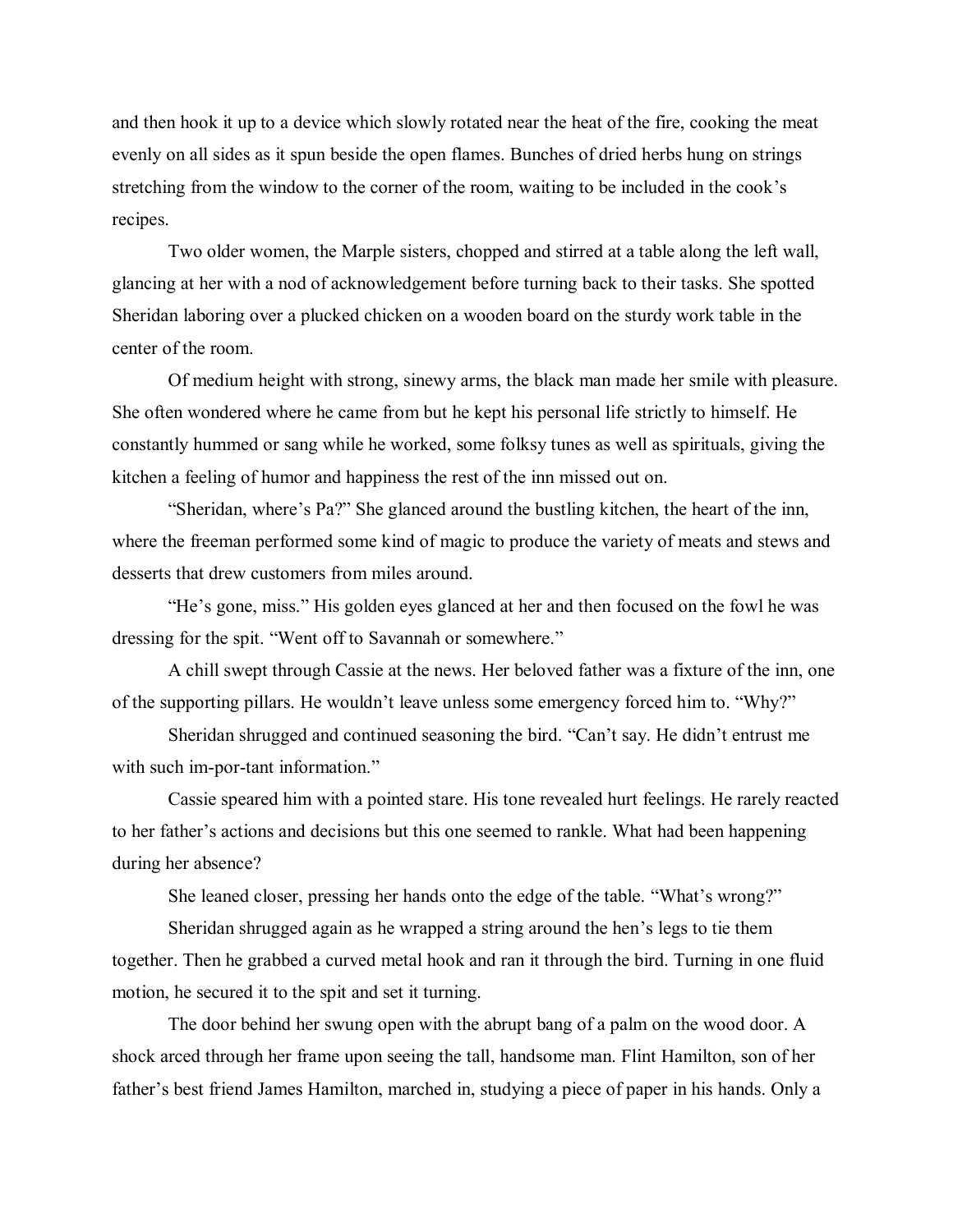few years older than her seventeen years, Flint was good-looking and comfortable in his own skin. Her crush on him had lasted since she was a young girl, a secret she kept from everyone. Something about his easy smile, his loose-hipped stride, and focused attention when he spoke combined to make him irresistible. Still, she remained very much aware of the rumors surrounding him, ones whispered behind hands after he left the room.

"Sheridan, you simply must listen to reason. Adding poached quail eggs and green turtle soup will draw even more customers." He lifted his head and she shivered the moment his bright green eyes spotted her staring at him. "Miss Fairhope. Welcome home."

His auburn hair reflected the sunlight filtering into the bright room as he approached on long legs clad in khaki jeans with a white dress shirt beneath a chocolate brown vest. She'd rarely had the pleasure of seeing him, since he lived miles away in Huntsville. Her ma even more rarely allowed her to go into town for any reason. Unless his parents brought him out to visit, she didn't have any chance to indulge her hope of one day marrying him. Her mother had made it clear that marriage to a good man was her only escape. So be it. As long as he, whoever he might be, took her far away from the stifling effect of her mother.

She gaped at him for a split second before snapping her mouth shut. Then opened it again. "What are you doing here?"

Sheridan huffed as he propped his fists on his hips. "He's the new innkeeper."

She glanced at Sheridan, blinking as his words sank in. "What?"

"Let me explain, Miss Fairhope." Flint laid the paper on the corner of the work table. "Your father had to go to Savannah, Georgia, to oversee the building of the furniture he requested. Apparently, the joiners didn't quite comprehend how to follow his instructions."

"Pa went to Georgia? While Ma and I were away?"

Leaving Flint to share the same living quarters, the same rooms, the same air as her. The realization stole her breath. He'd be around all the time. Her chance of escape had finally come. Maybe. If she could make him notice her not as a girl but as a woman. His words finally broke through her happy fog.

"I'm afraid the matter arose rather urgently." He shrugged lightly as a grin slipped onto his lips. "Your shopping trip lasted a little longer than he'd hoped."

Cassie slowly shook her head and tilted it to one side. "But why are you here?"

"He asked my father if I could manage the inn for him while he's away." Flint rested his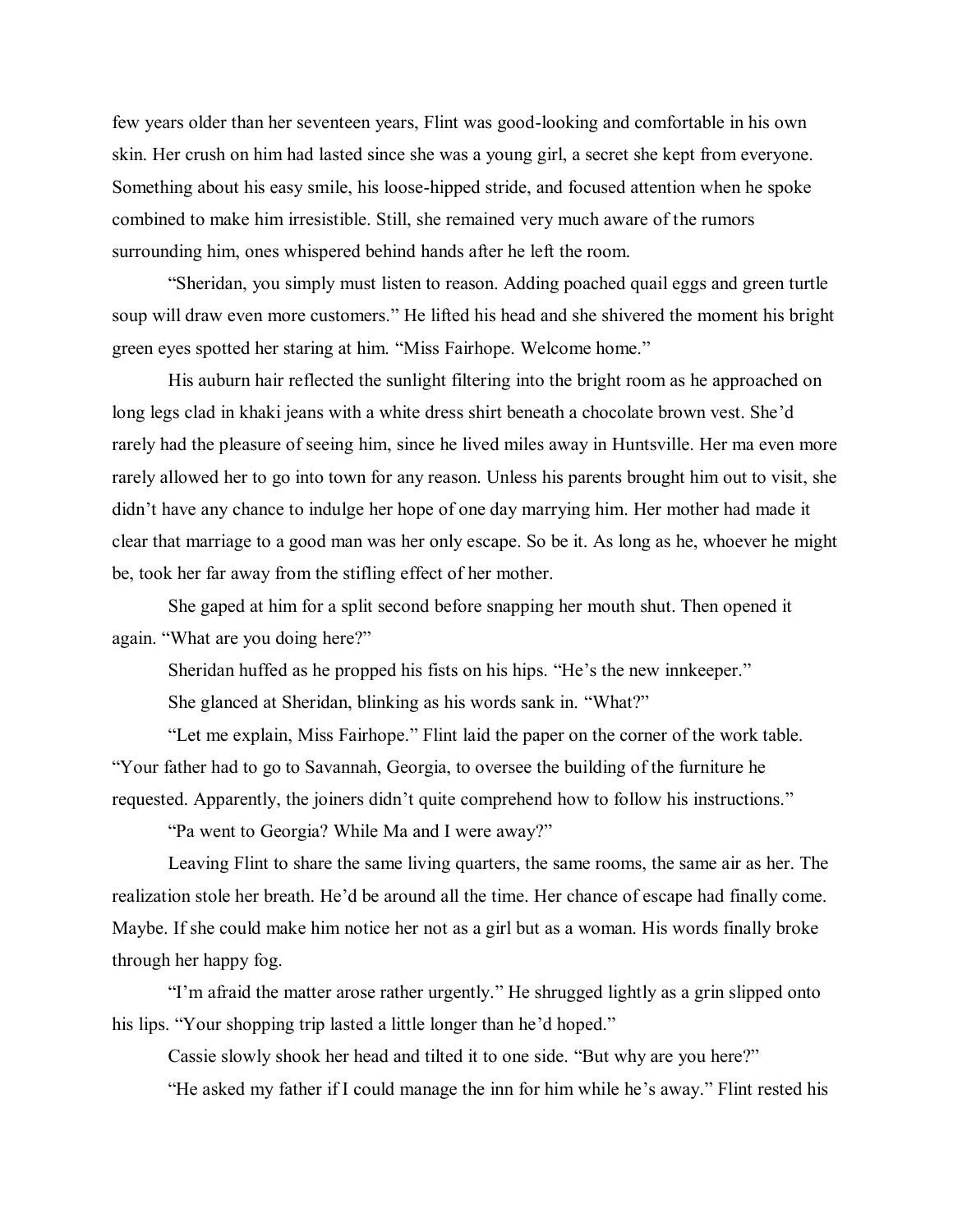fists on the table. "Mr. Fairhope wanted someone with experience, and since my father owns the best hotel in Huntsville, he asked for me to help him out. So here I am."

"Never even asked me," muttered Sheridan as he dropped his hands to start working on his next delectable masterpiece.

Flint shot him a glance and added a half smile. "Your expertise is in your culinary skills, Mr. Drake. Mine lies in ensuring you have what you need when you need it. Please don't be offended."

"Too late, I think." Cassie pressed her lips together. "Ma's not going to like it either."

"Why would she be upset? I'm here to help her as well." Flint lifted the paper and skimmed it. "Sheridan, think about my suggestion to expand the menu. The ingredients are fairly easy to lay hands on and the guests would feel like they're eating in Boston or New York instead of…."

Sheridan grunted and continued his work with a large beef butt roast without further comment.

Cassie studied Flint—he was definitely pleasing to look at—and then sighed as she peered at him. "Come on, Mr. Hamilton. Let's get this over with."

"What?" Flint followed her through the swinging door and into the foyer. "What do you mean?"

"Telling my mother." Cassie halted in the center of the space until her mother looked up from where she was arranging the boxes and parcels for distribution to the family side, the storeroom upstairs, and the pantry in the kitchen. Her long ash-blonde hair was secured in a neat bun at the back of her head. Her pert nose wrinkled as she sorted the packages. Her ankle-length linen dress showed the signs of their recent travels, dusty and spotted. Still, she stood regally, shoulders back and chin even although a slight frown settled onto her brows as she focused on Cassie instead of the boxes.

"Tell me what?" Mercy spotted Flint standing beside Cassie and eased a cautious smile into place. "Well, well. Flint Hamilton. What a nice surprise."

"Mrs. Fairhope." Flint touched his fingers to his forehead in greeting. "I trust you had a pleasant shopping trip to Nashville?"

"We did, thank you." Mercy glanced between Cassie and Flint several times and then arched a brow. "So, what did you want to tell me?"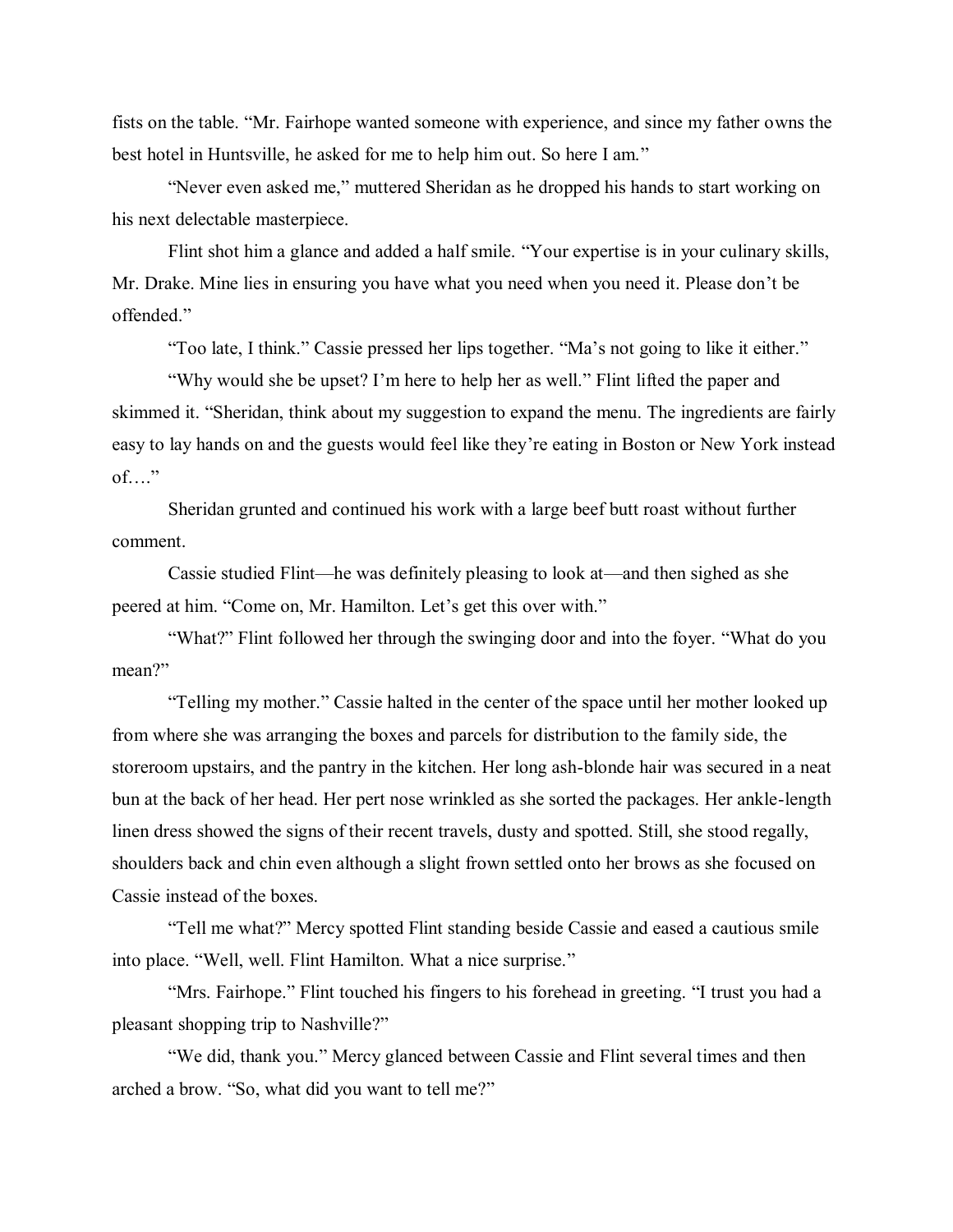Cassie cleared her throat, delaying even though she'd been the one to initiate the revelation. Her mother considered herself equal partners with her father, even though her father never treated her as such. Perhaps her mother's way of putting on a brave front? She straightened her back. Nothing for it but to say what had to be said. "Pa had to go to Savannah on business so hired Flint to manage the inn while he's gone."

"Oh…" Mercy started to nod and smile but then suddenly froze, the smile wilting into a straight line. "He's gone to Georgia? Without so much as a by-your-leave?"

"It was an urgent summons, Mrs. Fairhope. He asked me to help you so you wouldn't be unduly burdened with the day-to-day decisions. He also asked me to tell you he'll write to you often."

Mercy spluttered, there was no other word for it. Then stood blinking at Flint as her color changed from alabaster white to pink in her lightly freckled cheeks. Cassie wondered if steam might escape from her mother's ears as her face slowly turned blood red and her brows sank between her eyes. She'd only seen her mother in such a fit of anger once before and dreaded the conclusion of the unfolding scene.

"Mrs. Fairhope, please. I promise to do my best to…"

"Young man, my husband should not have put you in such a spot. Feel free to pack and go home and I'll manage with my daughter's help. You're not needed here."

The light in Flint's expression dimmed as he shook his head. "I'm sorry, ma'am, but Mr. Fairhope made me promise to act on his behalf until his return. I'm a man of my word. I'll have to do as we agreed." Flint swallowed, his Adam's apple sliding quickly up and down in his throat. "As long as he wants me here, that's where I'll stay."

"Well, I never… You have no right to supervise my actions. Do you hear me? You'll wish you'd taken my advice and left." Mercy glared at him with glittering eyes before she hurried through the door onto the dogtrot and across the wooden porch to slam the door to the family's residence.

Cassie stared at the closed door then turned to assess Flint's reaction to her mother's explosive exit. He blinked for several seconds before meeting her gaze.

"I hadn't expected that." Flint rubbed a palm over his chin and then dropped his hand to his side. "I thought that would go more smoothly given your father's urgent request for my presence here."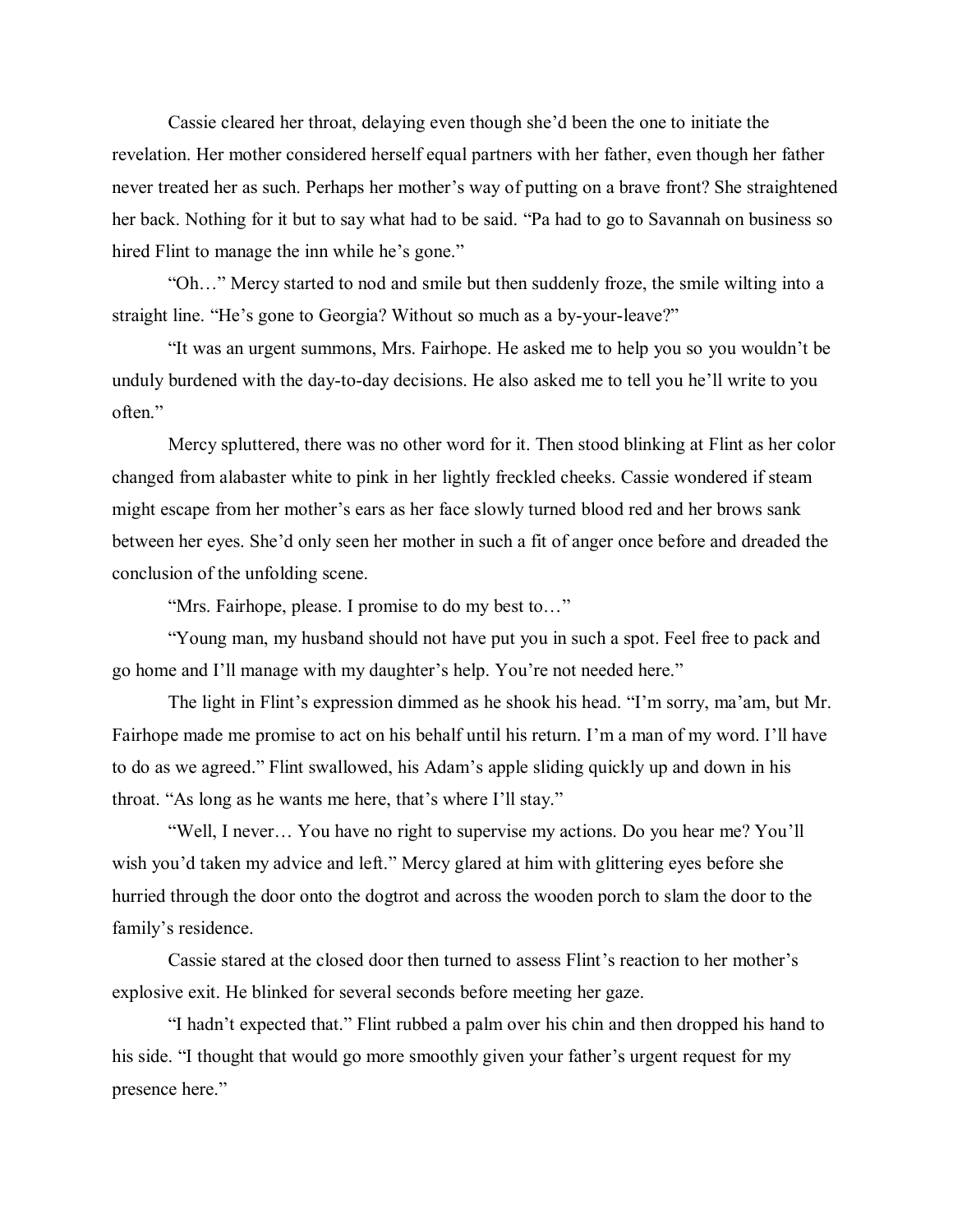"Hopefully, she'll get over my pa's lack of trust in her abilities." Cassie tossed a look at the closed door and then shook her head. "But I wouldn't count on it."

 $\frac{1}{2}$ 

The swish of the gingham dress brushing her ankles echoed in the quiet upstairs passageway. Cassie hesitated outside her closed bedroom door, listening for any sound from her mother's room next door. Should she check on her? See if she needed anything? She took two steps and then halted. No, best to leave the sleeping bear lie for the moment. She pivoted and hurried downstairs, heading for the bustling kitchen.

"Want some help?" Cassie paused at the end of the large, square worktable to marvel at the surety with which Sheridan peeled apples. The trees had only recently started to yield usable fruit and her mouth watered at the thought of apple butter on cornbread or a fried apple pie. The sweet smell of fresh apples scented the room. "What are you making?"

"I'm always pleased to have your help, Cassie." Sheridan cast a grin her way and then used his paring knife to strip the skin off another apple. Deftly he cored it and sliced it into a large glass dish on the table. "This'll be somethin' called apple snow."

"I've never heard of it." She leaned closer to peer at the apples nestled in a ceramic pot. "What's in it?"

A new recipe meant as much to her as a new dress. And like a dress, recipes could be used again and again. Maybe with an addition here or there, like adding a festive scarf or pretty pin, to make the old outfit look new. Dabbling in the kitchen with Sheridan remained one of her favorite pastimes because the nature of cooking satisfied an inner craving to create.

"After I get these in the dish, we'll give them a goodly quantity of powdered white sugar on top, and then I'll beat up eggs to a froth to pour over it and beat the whole again to make a truly delightful dessert-dish for supper this evening."

"Sounds delicious." Cassie reached for an apron where it hung with several others on a wood peg by the door. "What can I do?"

Sheridan nodded toward the basket of brown chicken eggs. "You can separate the eggs for me. That'll save me time."

She skirted around the table to snare a pair of small bowls from the stack on the sideboard. Then joyfully cracked open an egg, separating the white into one bowl and the yolk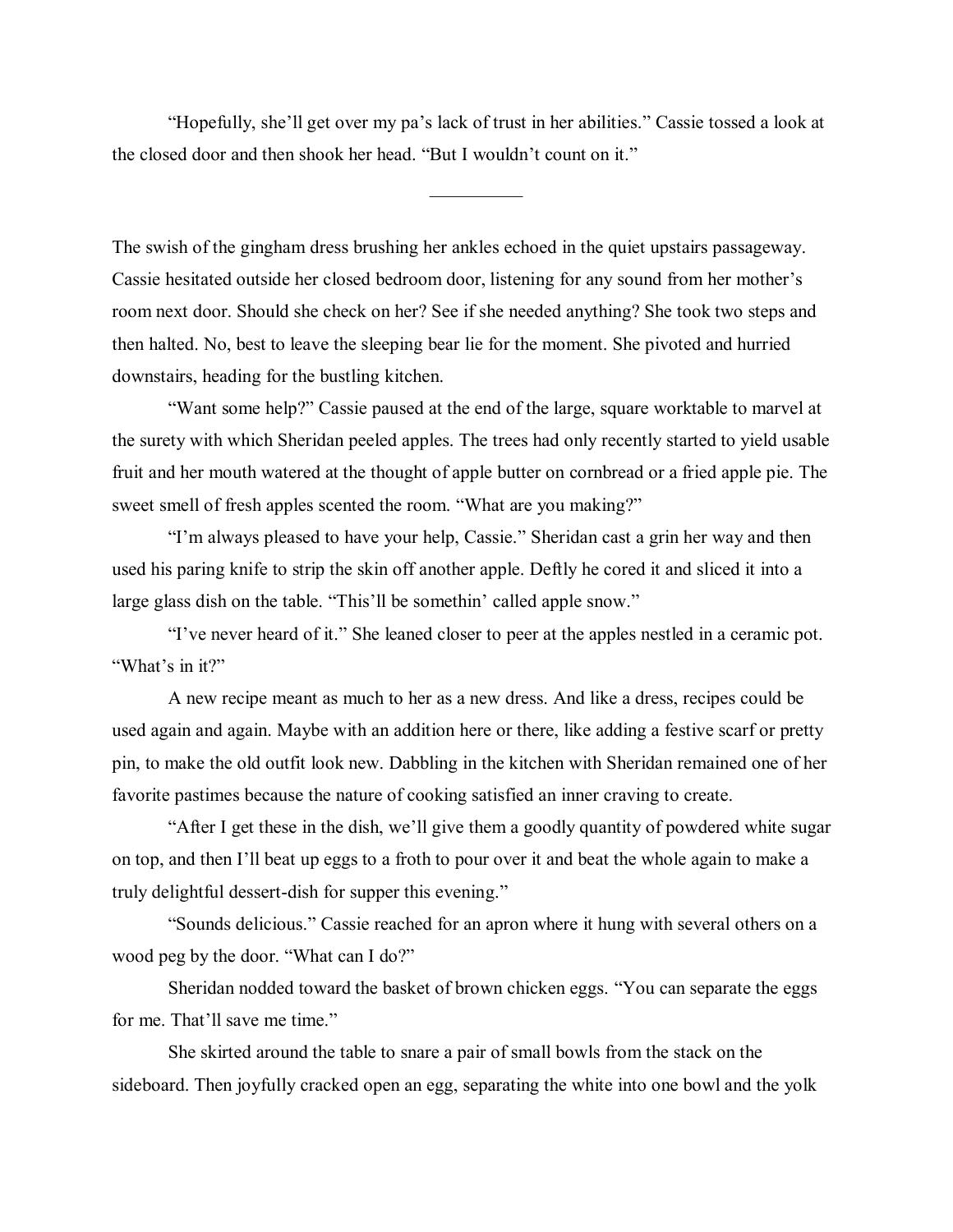into another.

Sheridan eyed her silently as he stripped the skins off the apples, then cored and sliced them into the dish. "So what do you think of Mr. Hamilton as the new innkeeper?"

Cassie gave him a sideways glance as she hefted the shell halves to drop the white into the bowl, then dump the yolk in with the other. "He's manager more than innkeeper. Pa will be home before too long, I dare say."

"Maybe." Sheridan worked for several moments before catching her eye. "Not my place to try to understand your daddy's reasoning, Miss."

"What do you mean by that?" Cassie paused in the act of picking up the next egg, the cool brown shell smooth between her fingers.

He shrugged and slid her a glance. "He told Mr. Hamilton to stay put until he returned but it could be months before he gets back here. Something about needing to directly oversee the construction of the furniture he wants for the inn."

Months? Cassie froze in mid crack of the egg. The white dribbled down the outside until she jerked it over the bowl. Finishing separating the egg, she wiped her hands on the apron. How could her pa have left them under Flint's care for so long? Her ma would be even more difficult to live with if it were to take her pa so long away from home.

Her mother's reputation for a hot temper had forced the woman's sons to flee as soon as they reached an age where they could find work elsewhere. Cassie received an occasional letter from each of them, her oldest brother Giles mostly. The others kept their distance. She didn't blame them for not tolerating their mother's anger over the tiniest offense. She *did* blame them for abandoning her to suffer it alone. Now even her pa had left her to manage her ma's emotional state, which he'd made worse with his silent departure.

"I wish he'd waited until we returned to make such a long journey." She slid the bowl of egg whites closer to Sheridan's side of the table. "It wouldn't have been necessary to have Flint here at all that way."

"I could have handled things." Sheridan's lower lip pushed out as he grabbed up a wooden spoon and began to beat the egg whites until they formed a frothy confection in the bowl. "If he'd asked."

Without a doubt, the cook sounded like he'd hoped for a promotion. Her pa must have his reasons for not giving him the chance. Not that Cassie knew what they might be. She loved the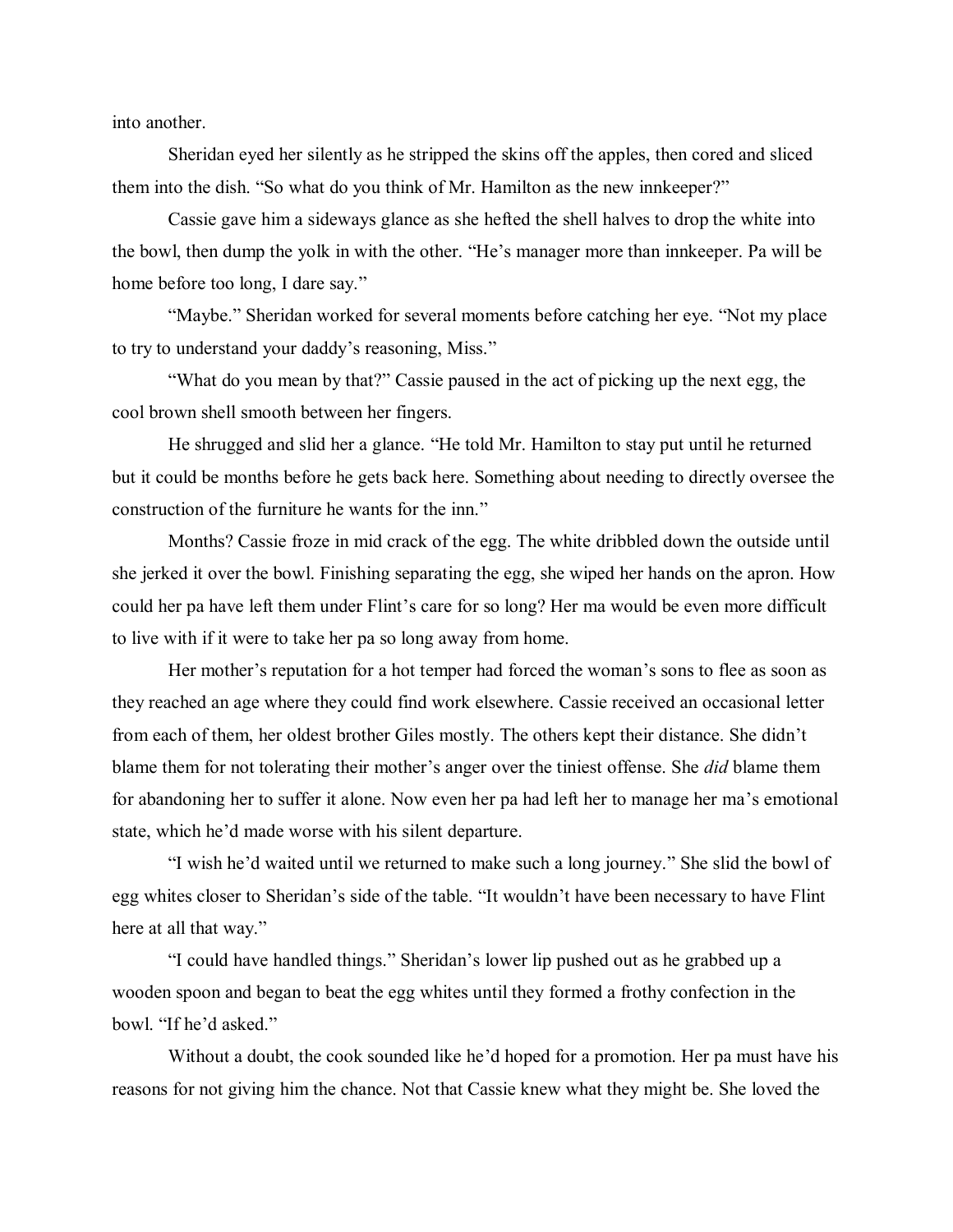sturdy, singing black man with her whole heart as a friend and her sounding board. He could do anything, to her mind. Still, Flint's comment made sense. A cook didn't necessarily know how to manage everything that happened at the inn. Far more to consider than the pantry and larder after all. The laundry, the repairs to the inn, the stable, even the property and vehicles ready for guests to rent out for a day's excursion. Not to mention the livestock. Yet, it wasn't right for Sheridan to feel unappreciated.

"I'm sure my pa wanted to give you free rein to satisfy the hungry customers with your delicious offerings." She aimed a smile at him as she wiped her hands on the apron. "Mr. Hamilton will take the pressure off of you in that regard."

"I don't much like him trying to tell me what to do." He huffed and beat the egg whites harder.

He needed to see the benefit of having Flint around. Flint could be good for the inn's business if he proved as decent as his father at the hostelry trade. His father's success at the Hunt's Spring Hotel paved the way for other establishments in the surrounding area, like the Fury Falls Inn, because of the attraction of so many migrants from Georgia and the Carolinas to the rich, fertile soil of the state. A flood of wealthy Virginians arrived to establish cotton plantations, increasing the economy of the entire region. And of course, there remained one other reason why his presence brought a smile to her face.

"I don't mind Mr. Hamilton being here as he's quite handsome." She smirked at Sheridan with a quick lift of one brow. "I think he's a fine addition to the inn."

Sheridan stopped in his whipping of the egg whites to shake his dark head at her, his golden eyes glowing beneath furrowed brows. "Now don't be getting any ideas about Mr. Hamilton, hear? Your daddy told him outright not to be dabbling with your fancy. No way, no how."

Her elation drooped. Why would Pa think about the idea of Flint's attentions? Not that she'd ever even hinted at liking the young man. But Pa didn't know how she felt, how she dreamed of spending time with Flint. Holding his work calloused hand while they took a leisurely stroll up to the falls. Dreaming together and planning their future.

Besides, her pa wasn't in a position to dictate. Especially when he was currently hundreds of miles away. What could a little harmless flirting hurt? Hannah enjoyed dallying with the young men who stopped in for a meal or ale. She had fun and nobody took offense. Cassie would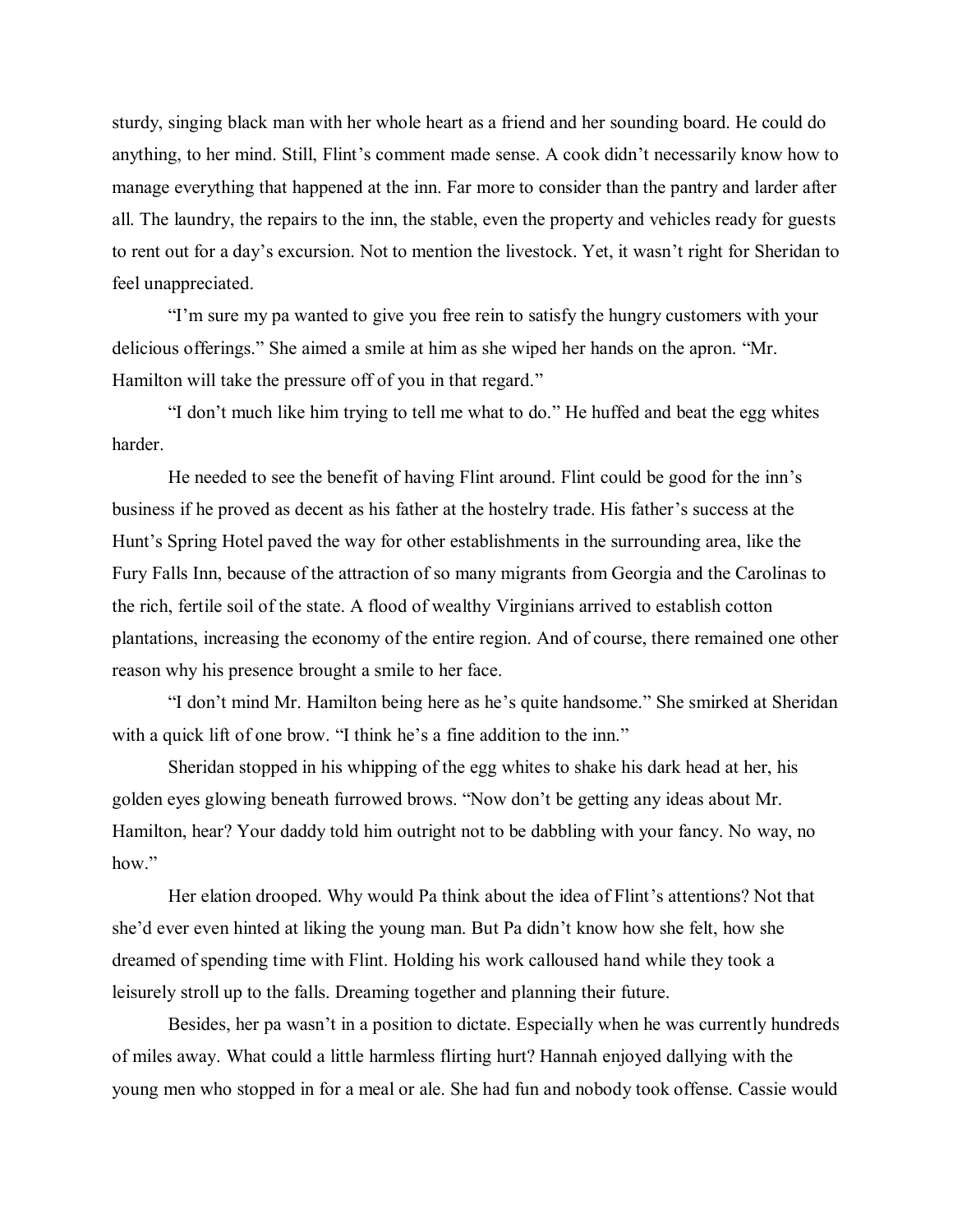follow her lead.

"But he's such a catch in many ways. Come on, Sheridan, think about what pleasure he and I could have." She batted her eyelashes at him and then chortled at the horrified expression he aimed her way. "He's not all that bad."

Sheridan lowered his voice and leaned closer to her. "I've heard the boy thinks he can see and even communicate with…haints." The last word slipped through his taut lips as a mere whisper. "I'm not wanting to hear of haints around these parts. No, thank you."

Cassie chuckled at his discomfort with the topic of spirits. "I don't think we need worry about any ghosts around the inn, my friend."

For one thing, she didn't believe for one second the man could in fact converse with ghosts. Given ghosts and goblins only existed in fairy tales or myths told to scare people. Children mostly. She'd never fallen for the spooky stories. She had more sense.

The swinging door opened and Hannah bustled into the kitchen. Short and plump, she proved both efficient and friendly. Her nut brown hair was pulled back into a loose bun on top of her head. Her bright blue eyes smiled at the world. Pa had hired her when he first built the inn back in 1815 and she'd made herself indispensable to him over the six years since. Cassie regarded the other woman for a moment and then grinned at her. She'd pay close attention, make some mental notes of how Hannah drew the appreciative looks from the men, and then imitate her.

"I need three bowls of stew, Mr. Drake." Hannah pulled three pretty porcelain bowls from a stack on a sideboard and set them on the work table. "And some hot rolls if you have them."

"Just a moment." Sheridan spun away and grabbed a thick towel to open the bread oven door. The smell of fresh hot baked bread wafted through the room. He peered inside and sniffed, then reached for the flat paddle to slip under the pan of rolls. Setting the hot pan on the heavily scarred work table, he dropped the towel and quickly scooped several rolls into another bowl. "There you go. Fresh out of the oven, too."

"The stew?" Hannah shifted her weight to rest on one hip, and tilted her head a bit to the side. "Pretty please?"

Sheridan chuckled as he grabbed first one and then the next bowls and ladled stew into each. He placed them on a large tray in front of Cassie, the aroma of lamb, onion, potatoes,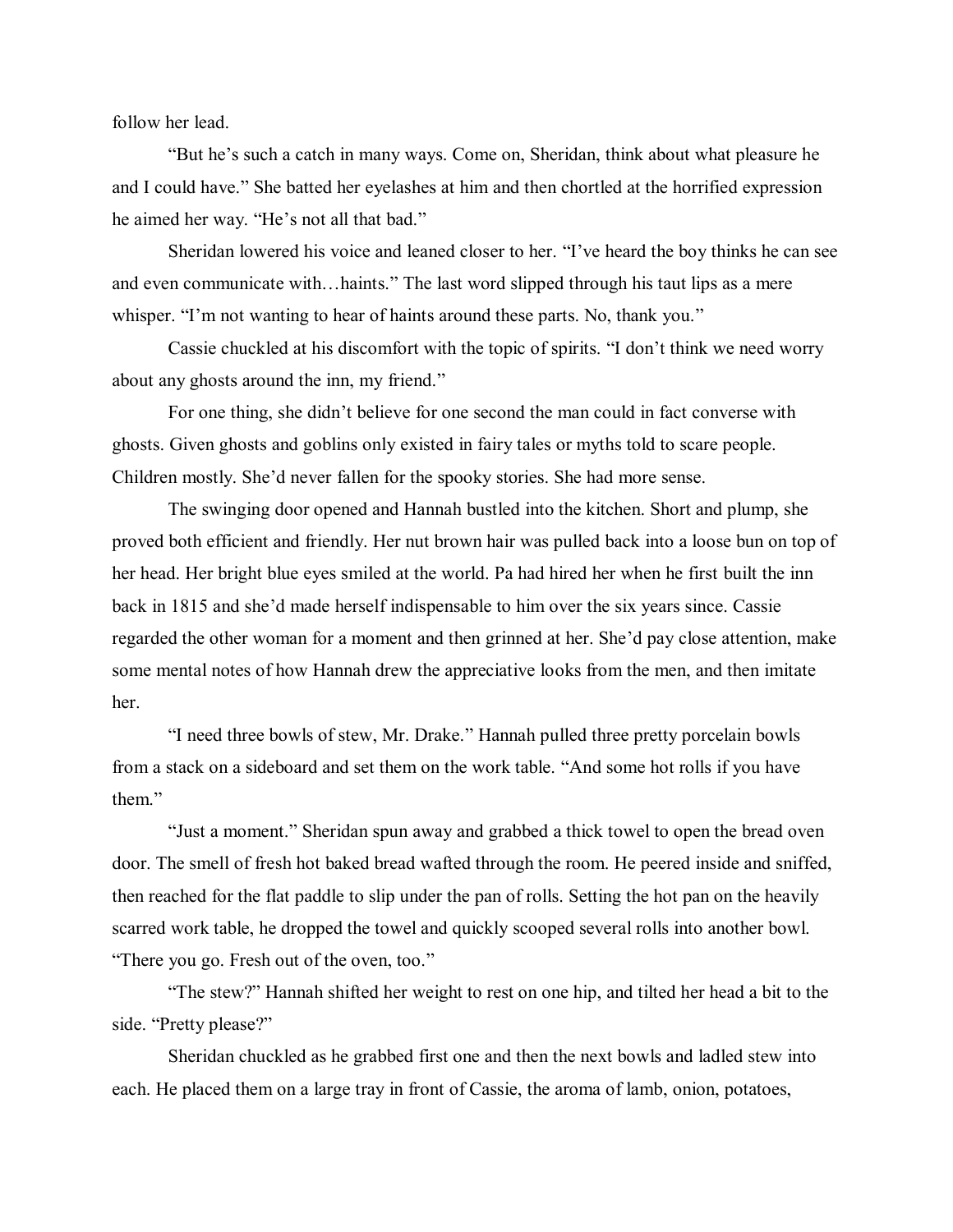carrots, and early peas making her anxious for lunch.

Hannah set the bowl of bread on the large tray and then lifted it with a wry grin, backing through the swinging door and disappearing from view.

"That woman…" Cassie shook her head as she pivoted to face Sheridan once more. "She sure is something."

"What's that supposed to mean?" Sheridan regarded Cassie with furrowed brows. "Hannah's very popular."

Cassie bobbed her head and pressed her palms onto the table. "I know and that's why I'm going to pay attention to how she does that."

"You're too young to being acting like Hannah. She's a widow and knows what she's about." Sheridan aimed a wooden spoon at Cassie, shaking it to emphasize his words. "Back to what we were talking about, Cassandra. You keep your mind on your work and not on that boy. You hear me? It's for your own good."

Spoken like a parent who wants to deny their children from having any fun. He didn't use her full given name unless he needed her to pay attention. Was Sheridan a parent? He never spoke of children let alone a wife. She'd always taken him as he presented himself, ever since her pa had paid to free him from the plantation owner who had migrated from Georgia with him several years before. On one condition: Sheridan had to continue working for the inn with his culinary talents for at least two years. Which he'd done and then some.

"What do you have against Flint anyway?" She pondered the lowering frown on the man's face. "Not the ghost thing again. Or is it?"

"Folks shouldn't oughta poke their nose into dark magic. They're sure to find trouble if they do." Sheridan dove the spoon back into the stew kettle and gave it a hard stir. "Mark my words."

Cassie brushed off his superstitious mutterings as she took over beating the apple snow. As she whipped the frothy mixture, she pondered her mother's reaction to Flint's presence. It didn't bode well for any romantic ideas Cassie held toward him. But finding a husband was the only certain way she could have a life of her own. She'd contemplated many other options, but always came back around to finding a man.

Other women might be permitted to find gainful work to support themselves. Not Cassie. Ma would never allow her to venture down a path likely to lead to spinsterhood. A proper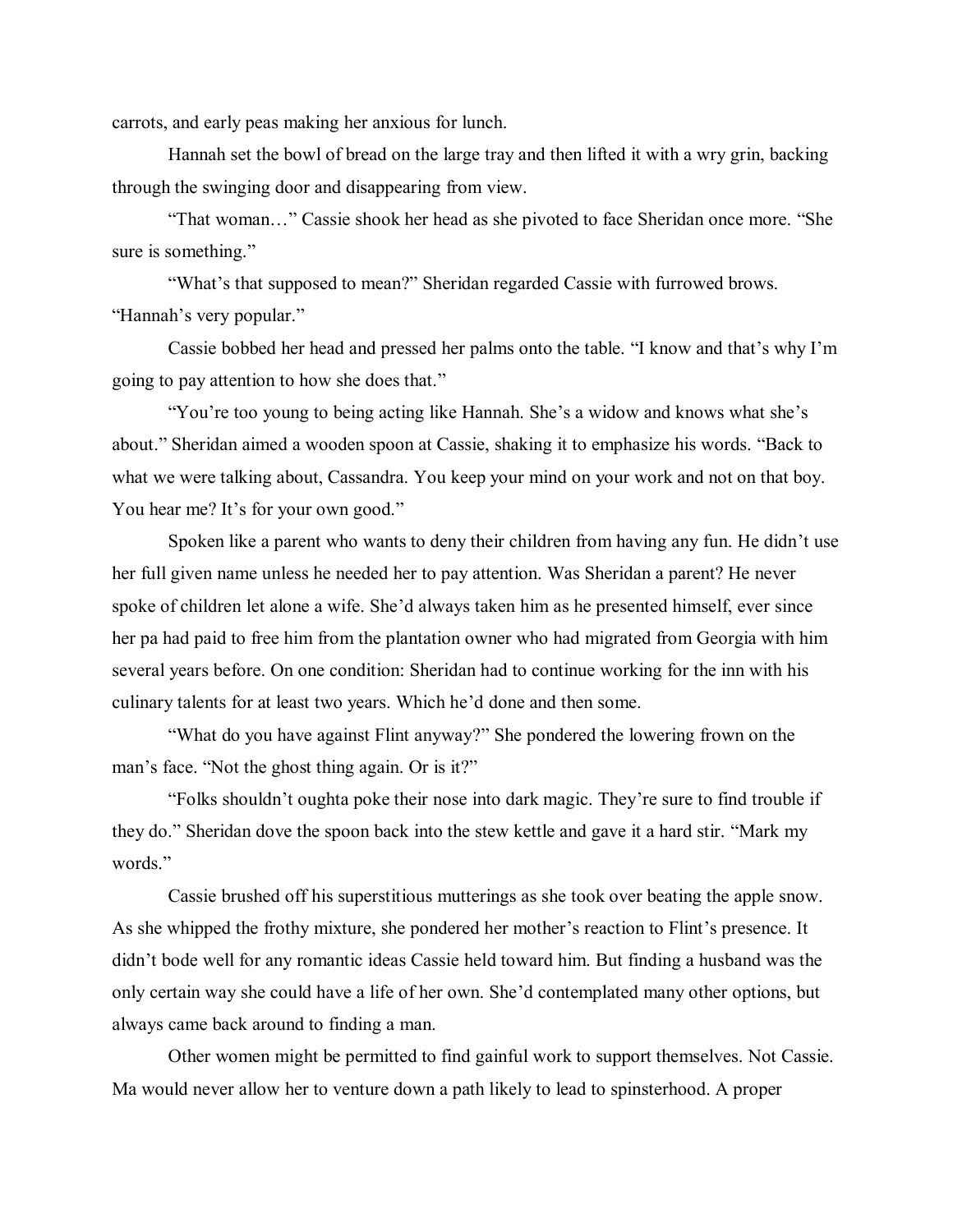marriage to a decent man, who led a sober and godly life, was her future according to her ma. With at least half a dozen children to raise. Ma had expressed her disappointment that she'd only given birth to five, and four of them boys. She'd so wanted to have several girls to help around the house, or inn as the case may be. Not that her ma had ever desired to live in a public roadhouse. Clearly. Probably why she'd turned so hateful over the last several years, which led to her sons finding work in distant states. Abandoning Cassie to her fate.

She finished whipping the dish and glanced at Sheridan as her resolve firmed along with the egg whites. Whether anyone liked it or not, Flint was her best option.

Mercy sat at her vanity table, peering into the beautiful looking glass her son had given her years ago. Staring at the frown she couldn't remove from her expression. Reggie shouldn't have done it. Shouldn't have gone around her, tapping the young upstart boy to run the place. She blinked slowly at herself and then lifted the short note she'd found pinned to her pillow upon her return. A few short, hurried lines trying to explain his sudden actions.

## *My heart,*

*I know you'll be upset with me but I have to hurry to Savannah to deal with an impending disaster regarding my order. I know you'll understand and will ultimately see my decision to have Mr. Flint Hamilton manage the inn in my absence is in your best interest as well as the inn's as I may be away for several months.*

*I will write once I arrive in that city and let you know I'm safe and sound. Your loving husband, Reggie*

He knew and yet refused to wait a few days, just days, until she could arrive back home. She dragged in a deep breath as she laid the paper on the table. Her dismay, perhaps even a simmering anger, stemmed from knowing he didn't trust her. After all she'd sacrificed for his dream, he didn't see her as a partner but a helper. Someone incapable of serving alongside him.

She didn't question his love. He had proved a doting husband, surprising her with a posy of wildflowers now and again, or a special bar of chocolate, or some other such treat. They